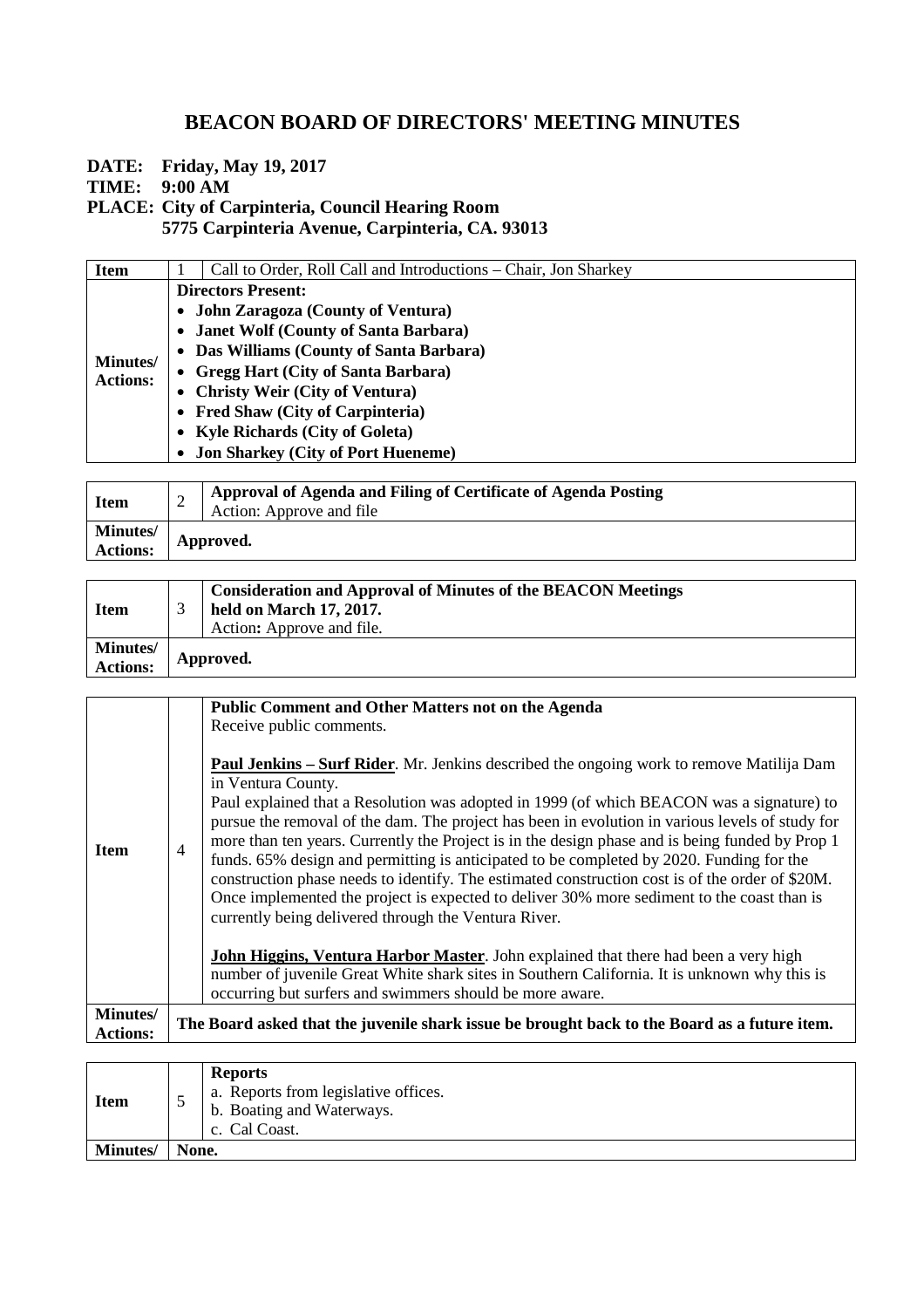## **BEACON BOARD OF DIRECTORS' MEETING MINUTES**

**DATE: Friday, May 19, 2017 TIME: 9:00 AM PLACE: City of Carpinteria, Council Hearing Room**

**5775 Carpinteria Avenue, Carpinteria, CA. 93013**

| <b>Actions:</b>                     |                                                                                                                                                                                                                                                                                                                                                                                                                                                                                                                                                                                                                               |  |
|-------------------------------------|-------------------------------------------------------------------------------------------------------------------------------------------------------------------------------------------------------------------------------------------------------------------------------------------------------------------------------------------------------------------------------------------------------------------------------------------------------------------------------------------------------------------------------------------------------------------------------------------------------------------------------|--|
| <b>Item</b>                         | <b>Auditor Controllers Recommended Actions</b><br>a. Adopt Recommended Final Fiscal Year 2017-18 Budget.<br>b. (Exhibits 1)<br>c. Authorize the Auditor-Controller's Office to adjust contingency for the Fiscal Year 2017-<br>2018 budget where the Fiscal Year 2016-2017 actual year-end closing fund balance differs<br>from the budget estimate.<br>6<br>d. Approve membership dues for Fiscal Year 2017-18.<br>e. Receive and file the Budget-to-Actual report for the year-to-date period ending April 30,<br>2017 (Exhibit 2).<br>f. Approve and Ratify Amendment No. 1 to the FY 2016-17 Biennial Audit Contract with |  |
| <b>Minutes</b> /<br><b>Actions:</b> | Fedak & Brown LLP for Financial Auditing Service for FY15 & FY16 (Exhibit 3)<br>Mr. Omar Arreola of the Ventura County Auditor Controllers Office presented the Recommended<br>Action Items.<br><b>BOARD ACTIONS:</b><br>The Board approved all recommended items unanimously.                                                                                                                                                                                                                                                                                                                                                |  |

|                 |                                                                                                       | Approve and Authorize the Chair to Sign the FY 2017-2018 Annual Staff/Consultant           |  |
|-----------------|-------------------------------------------------------------------------------------------------------|--------------------------------------------------------------------------------------------|--|
| <b>Item</b>     |                                                                                                       | <b>Agreements</b>                                                                          |  |
|                 | 7                                                                                                     | a. Approve Technical Advisor Services Contract in the amount of \$18,000 with Jim Bailard. |  |
|                 |                                                                                                       | b. Approve Legal Services Contract for \$12,000 with Santa Barbara County Counsel.         |  |
|                 |                                                                                                       | c. Approve Auditor Services Contract for \$15,000 with Ventura County Auditor-Controller.  |  |
|                 |                                                                                                       | d. Approve Program Management Services Contract with COM3 Consulting for \$53,500.         |  |
|                 |                                                                                                       | e. Approve Strategic Planning and Grant Pursuit Services Contract with Marc Beyeler and    |  |
|                 |                                                                                                       | Associates for \$15,000.                                                                   |  |
|                 |                                                                                                       | f. Approve Web Site and Facebook Page maintenance Services Contract with Pam               |  |
|                 |                                                                                                       | Baumgardner for \$2,000.                                                                   |  |
|                 |                                                                                                       | Executive Director Brennan explained that BEACON must use special consultants and member   |  |
|                 | agencies to provide the operating services necessary to successfully run BEACON. Mr. Brennan          |                                                                                            |  |
|                 | explained that BEACON has three standing annual consultant contracts: one with COM3 Consulting        |                                                                                            |  |
|                 | (Gerald Comati) for program management; one with Jim Bailard for Technical Advice; and one with       |                                                                                            |  |
|                 | Marc Beyeler for Strategic Planning and pursuit of grant funding. This year a forth contract has been |                                                                                            |  |
| <b>Minutes/</b> | added with Pam Baumgardner for website maintenance and social media services. In addition,            |                                                                                            |  |
| <b>Actions:</b> | BEACON has a standing agreement for Financial and accounting servicers through the Ventura            |                                                                                            |  |
|                 | County Auditor Controllers Office and a standing agreement for Legal Services through the County      |                                                                                            |  |
|                 |                                                                                                       | of Santa Barbara County Counsel Office.                                                    |  |
|                 |                                                                                                       |                                                                                            |  |
|                 |                                                                                                       | <b>BOARD ACTIONS:</b>                                                                      |  |
|                 |                                                                                                       | The Board approved all recommended items unanimously.                                      |  |